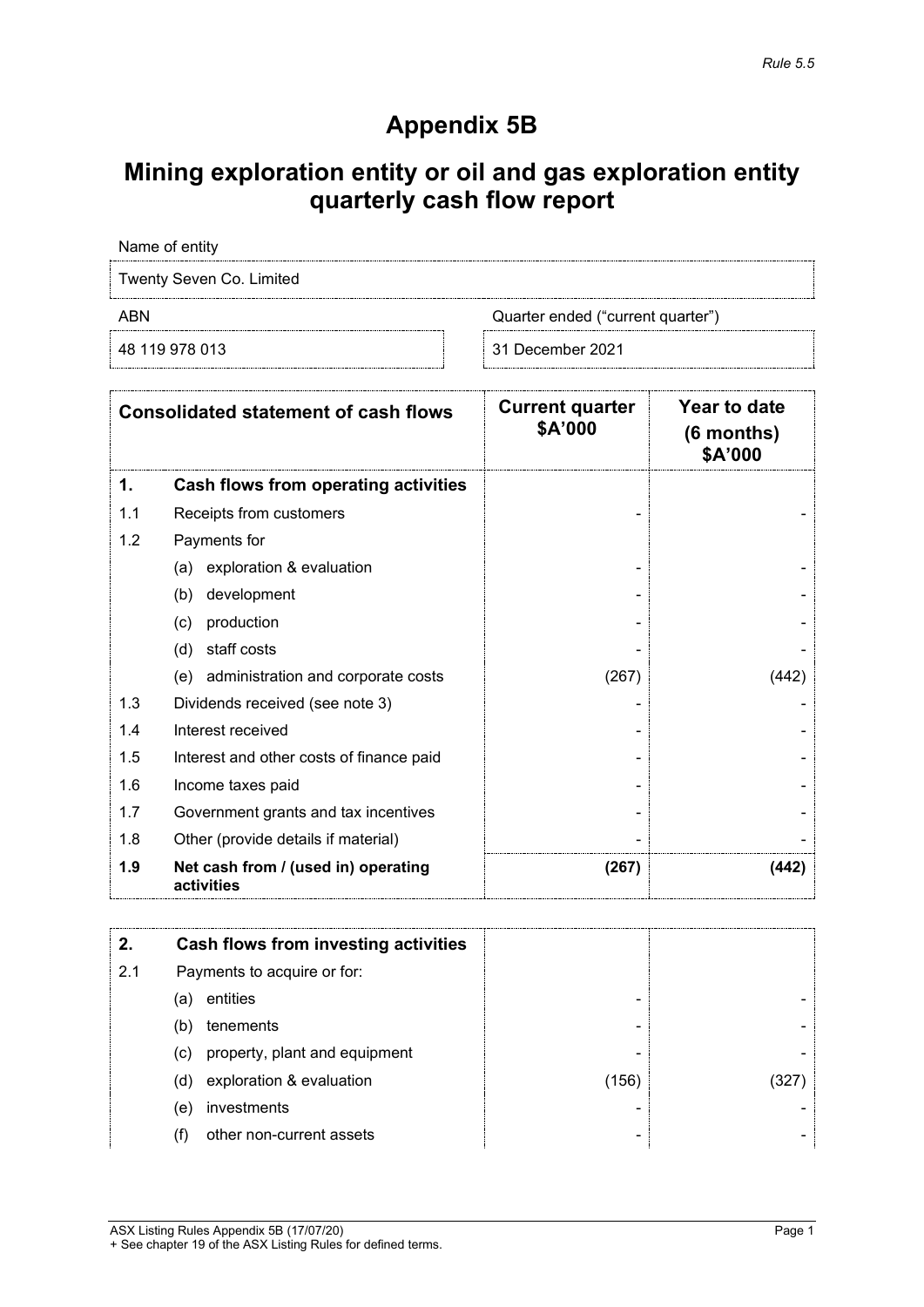|                                                          | <b>Consolidated statement of cash flows</b> | <b>Current quarter</b><br>\$A'000 | Year to date<br>$(6$ months)<br>\$A'000 |
|----------------------------------------------------------|---------------------------------------------|-----------------------------------|-----------------------------------------|
| 2.2                                                      | Proceeds from the disposal of:              |                                   |                                         |
|                                                          | entities<br>(a)                             |                                   |                                         |
|                                                          | (b)<br>tenements                            |                                   |                                         |
|                                                          | property, plant and equipment<br>(C)        |                                   |                                         |
|                                                          | (d)<br>investments                          |                                   |                                         |
|                                                          | other non-current assets<br>(e)             |                                   |                                         |
| 2.3                                                      | Cash flows from loans to other entities     |                                   |                                         |
| 2.4                                                      | Dividends received (see note 3)             |                                   |                                         |
| 2.5                                                      | Other (provide details if material)         |                                   |                                         |
| 2.6<br>Net cash from / (used in) investing<br>activities |                                             | (156)                             |                                         |

| 3.   | Cash flows from financing activities                                                       |  |
|------|--------------------------------------------------------------------------------------------|--|
| 3.1  | Proceeds from issues of equity securities<br>(excluding convertible debt securities)       |  |
| 3.2  | Proceeds from issue of convertible debt<br>securities                                      |  |
| 3.3  | Proceeds from exercise of options                                                          |  |
| 3.4  | Transaction costs related to issues of equity<br>securities or convertible debt securities |  |
| 3.5  | Proceeds from borrowings                                                                   |  |
| 3.6  | Repayment of borrowings                                                                    |  |
| 3.7  | Transaction costs related to loans and<br>borrowings                                       |  |
| 3.8  | Dividends paid                                                                             |  |
| 3.9  | Other (provide details if material)                                                        |  |
| 3.10 | Net cash from / (used in) financing<br>activities                                          |  |

|     | Net increase / (decrease) in cash and<br>cash equivalents for the period |       |       |
|-----|--------------------------------------------------------------------------|-------|-------|
| 4.1 | Cash and cash equivalents at beginning of<br>period                      | 2.745 | 3.091 |
| 4.2 | Net cash from / (used in) operating<br>activities (item 1.9 above)       | (267  |       |
| 4.3 | Net cash from / (used in) investing activities<br>(item 2.6 above)       | (156  |       |
| 4.4 | Net cash from / (used in) financing activities<br>(item 3.10 above)      |       |       |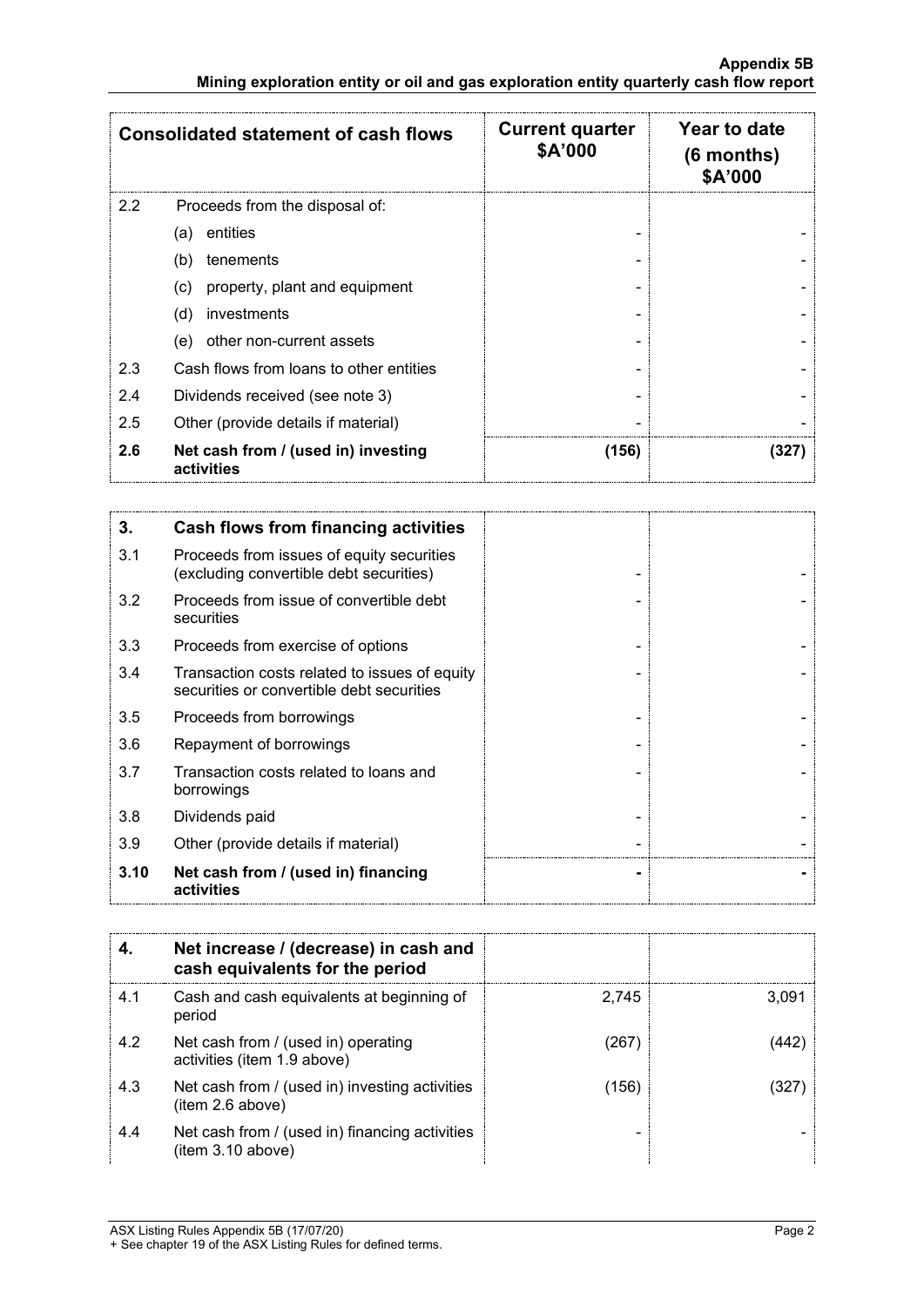| <b>Consolidated statement of cash flows</b> |                                                      | <b>Current quarter</b><br>\$A'000 | Year to date<br>$(6$ months)<br>\$A'000 |
|---------------------------------------------|------------------------------------------------------|-----------------------------------|-----------------------------------------|
| -4.5                                        | Effect of movement in exchange rates on<br>cash held |                                   |                                         |
| 4.6                                         | Cash and cash equivalents at end of<br>period        | 2.322                             |                                         |

| 5.  | Reconciliation of cash and cash<br>equivalents<br>at the end of the quarter (as shown in the<br>consolidated statement of cash flows) to the<br>related items in the accounts | <b>Current quarter</b><br>\$A'000 | <b>Previous quarter</b><br>\$A'000 |
|-----|-------------------------------------------------------------------------------------------------------------------------------------------------------------------------------|-----------------------------------|------------------------------------|
| 5.1 | <b>Bank balances</b>                                                                                                                                                          | 2,302                             | 2.725                              |
| 5.2 | Call deposits                                                                                                                                                                 | 20                                |                                    |
| 5.3 | <b>Bank overdrafts</b>                                                                                                                                                        |                                   |                                    |
| 5.4 | Other (provide details)                                                                                                                                                       |                                   |                                    |
| 5.5 | Cash and cash equivalents at end of<br>quarter (should equal item 4.6 above)                                                                                                  | 2.322                             |                                    |

| 6.                                                                                                                                                          | Payments to related parties of the entity and their<br>associates                          | <b>Current quarter</b><br>\$A'000 |
|-------------------------------------------------------------------------------------------------------------------------------------------------------------|--------------------------------------------------------------------------------------------|-----------------------------------|
| 6.1                                                                                                                                                         | Aggregate amount of payments to related parties and their<br>associates included in item 1 |                                   |
| 6.2                                                                                                                                                         | Aggregate amount of payments to related parties and their<br>associates included in item 2 |                                   |
| Note: if any amounts are shown in items 6.1 or 6.2, your quarterly activity report must include a description of, and an<br>explanation for, such payments. |                                                                                            |                                   |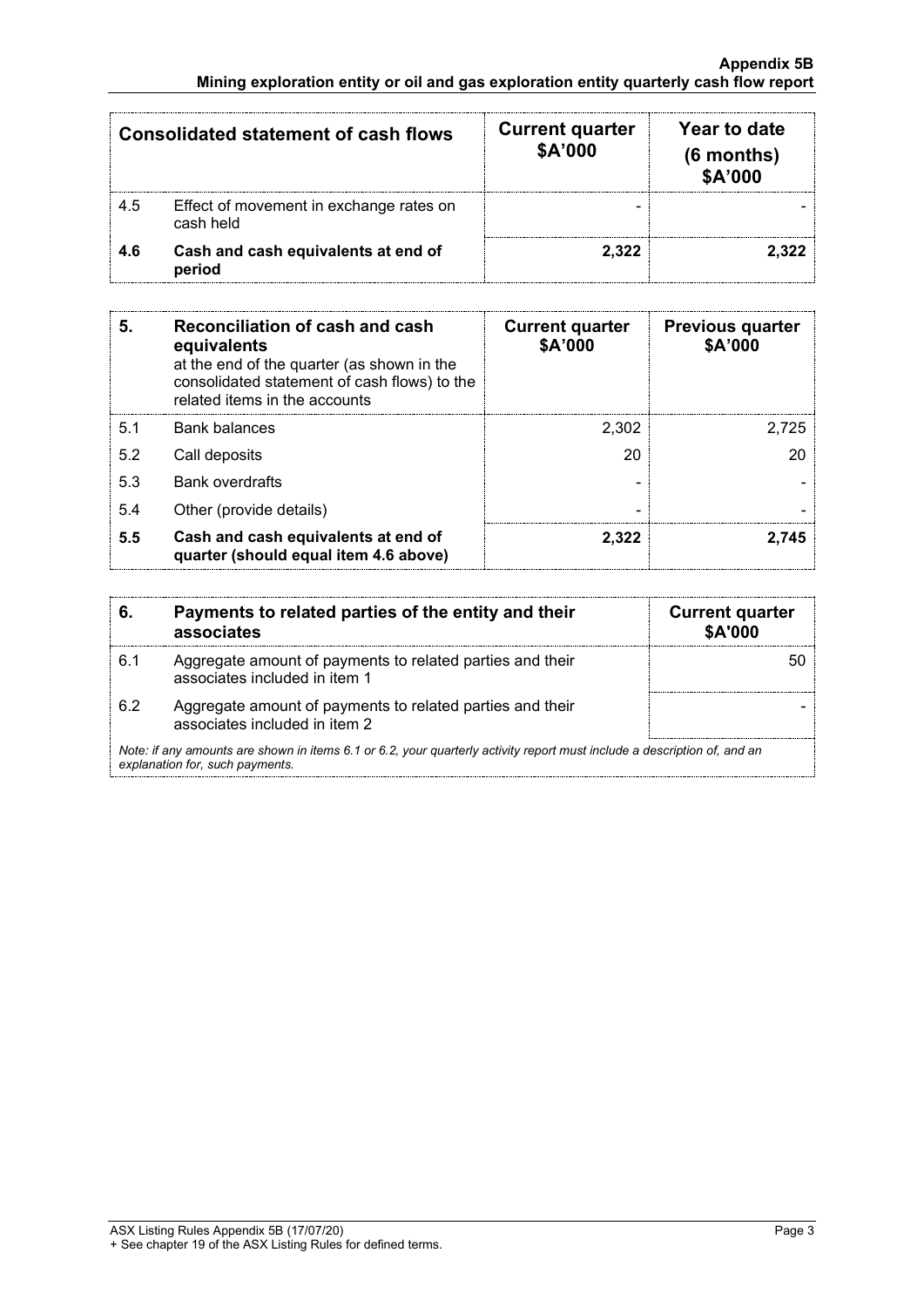### **Appendix 5B Mining exploration entity or oil and gas exploration entity quarterly cash flow report**

| 7.  | <b>Financing facilities</b><br>Note: the term "facility' includes all forms of financing<br>arrangements available to the entity.<br>Add notes as necessary for an understanding of the<br>sources of finance available to the entity.                                                                                                               | <b>Total facility</b><br>amount at quarter<br>end<br>\$A'000 | Amount drawn at<br>quarter end<br>\$A'000 |
|-----|------------------------------------------------------------------------------------------------------------------------------------------------------------------------------------------------------------------------------------------------------------------------------------------------------------------------------------------------------|--------------------------------------------------------------|-------------------------------------------|
| 7.1 | Loan facilities                                                                                                                                                                                                                                                                                                                                      |                                                              |                                           |
| 7.2 | Credit standby arrangements                                                                                                                                                                                                                                                                                                                          |                                                              |                                           |
| 7.3 | Other (please specify)                                                                                                                                                                                                                                                                                                                               |                                                              |                                           |
| 7.4 | <b>Total financing facilities</b>                                                                                                                                                                                                                                                                                                                    |                                                              |                                           |
| 7.5 | Unused financing facilities available at quarter end                                                                                                                                                                                                                                                                                                 |                                                              |                                           |
| 7.6 | Include in the box below a description of each facility above, including the lender, interest<br>rate, maturity date and whether it is secured or unsecured. If any additional financing<br>facilities have been entered into or are proposed to be entered into after quarter end,<br>include a note providing details of those facilities as well. |                                                              |                                           |
|     |                                                                                                                                                                                                                                                                                                                                                      |                                                              |                                           |

| 8.                                                                                                                                                                                                                              |                                                                                                                                                                                                                                                                                                                                                                                           | Estimated cash available for future operating activities                                | \$A'000 |
|---------------------------------------------------------------------------------------------------------------------------------------------------------------------------------------------------------------------------------|-------------------------------------------------------------------------------------------------------------------------------------------------------------------------------------------------------------------------------------------------------------------------------------------------------------------------------------------------------------------------------------------|-----------------------------------------------------------------------------------------|---------|
| 8.1                                                                                                                                                                                                                             | Net cash from / (used in) operating activities (item 1.9)                                                                                                                                                                                                                                                                                                                                 |                                                                                         | (267)   |
| 8.2                                                                                                                                                                                                                             | (Payments for exploration & evaluation classified as investing<br>activities) (item 2.1(d))                                                                                                                                                                                                                                                                                               |                                                                                         | (156)   |
| 8.3                                                                                                                                                                                                                             |                                                                                                                                                                                                                                                                                                                                                                                           | Total relevant outgoings (item $8.1 +$ item $8.2$ )                                     | (423)   |
| 8.4                                                                                                                                                                                                                             |                                                                                                                                                                                                                                                                                                                                                                                           | Cash and cash equivalents at quarter end (item 4.6)                                     | 2,322   |
| 8.5                                                                                                                                                                                                                             |                                                                                                                                                                                                                                                                                                                                                                                           | Unused finance facilities available at quarter end (item 7.5)                           |         |
| 8.6                                                                                                                                                                                                                             |                                                                                                                                                                                                                                                                                                                                                                                           | Total available funding (item $8.4 +$ item $8.5$ )                                      | 2,322   |
| 8.7                                                                                                                                                                                                                             | item 8.3)                                                                                                                                                                                                                                                                                                                                                                                 | Estimated quarters of funding available (item 8.6 divided by                            | 5.5     |
| Note: if the entity has reported positive relevant outgoings (ie a net cash inflow) in item 8.3, answer item 8.7 as "N/A".<br>Otherwise, a figure for the estimated quarters of funding available must be included in item 8.7. |                                                                                                                                                                                                                                                                                                                                                                                           |                                                                                         |         |
| 8.8                                                                                                                                                                                                                             |                                                                                                                                                                                                                                                                                                                                                                                           | If item 8.7 is less than 2 quarters, please provide answers to the following questions: |         |
|                                                                                                                                                                                                                                 | 8.8.1<br>Does the entity expect that it will continue to have the current level of net operating<br>cash flows for the time being and, if not, why not?                                                                                                                                                                                                                                   |                                                                                         |         |
|                                                                                                                                                                                                                                 | Answer: N/A                                                                                                                                                                                                                                                                                                                                                                               |                                                                                         |         |
|                                                                                                                                                                                                                                 | 8.8.2<br>Has the entity taken any steps, or does it propose to take any steps, to raise further<br>cash to fund its operations and, if so, what are those steps and how likely does it<br>believe that they will be successful?<br>Answer: N/A<br>Does the entity expect to be able to continue its operations and to meet its business<br>8.8.3<br>objectives and, if so, on what basis? |                                                                                         |         |
|                                                                                                                                                                                                                                 |                                                                                                                                                                                                                                                                                                                                                                                           |                                                                                         |         |
|                                                                                                                                                                                                                                 |                                                                                                                                                                                                                                                                                                                                                                                           |                                                                                         |         |
|                                                                                                                                                                                                                                 | Answer: N/A                                                                                                                                                                                                                                                                                                                                                                               |                                                                                         |         |
|                                                                                                                                                                                                                                 | Note: where item 8.7 is less than 2 quarters, all of questions 8.8.1, 8.8.2 and 8.8.3 above must be answered.                                                                                                                                                                                                                                                                             |                                                                                         |         |